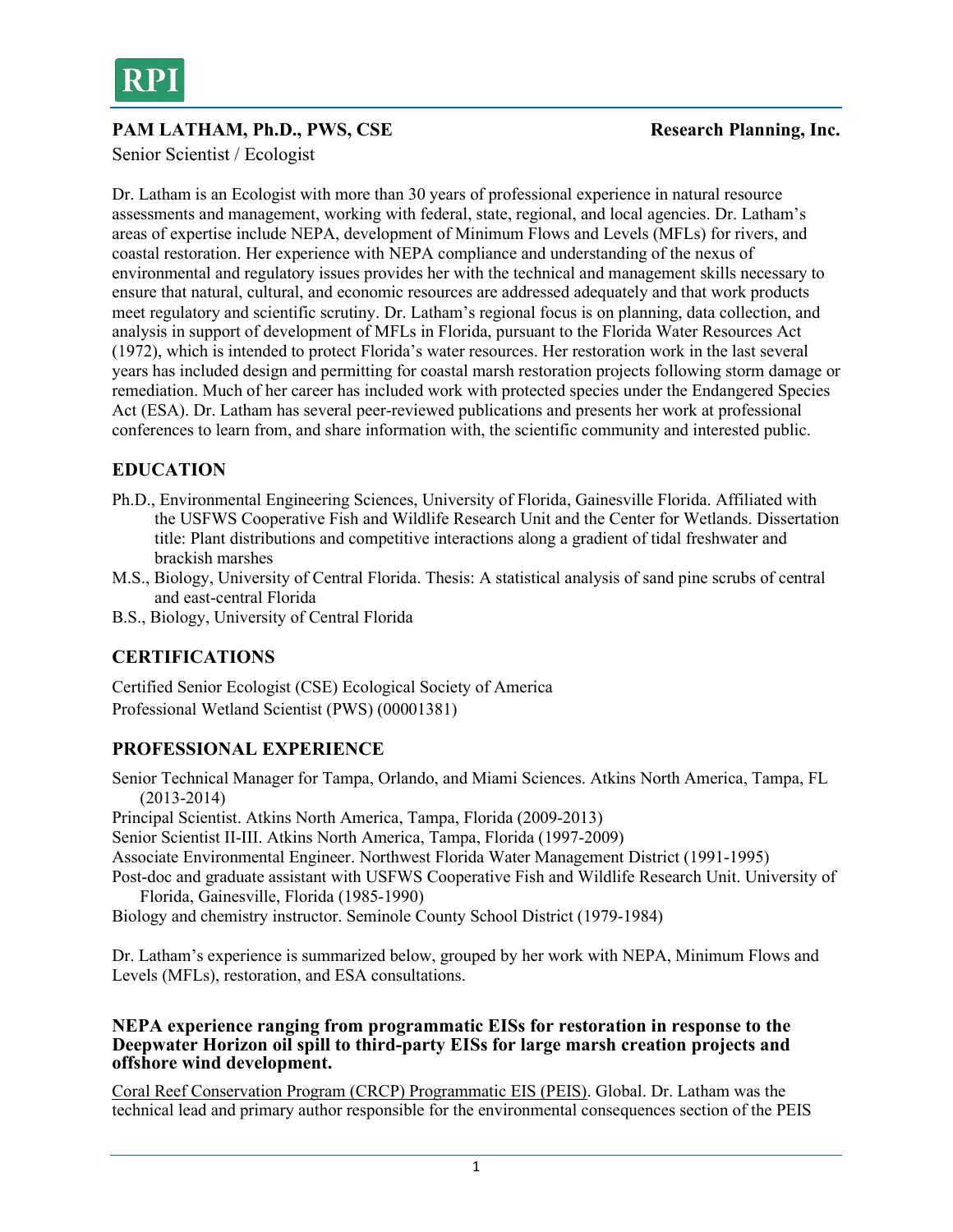being prepared for coral reef conservation and restoration activities as part of the implementation of the CRCP strategic plan throughout the seven U.S. coral reef jurisdictions around the world. Potentially impacted resources included fisheries, coral reefs, other marine resources, and terrestrial resources potentially affected by watershed restoration, coral reef transplant, and marine debris removal activities.

Deepwater Horizon (DWH) Programmatic Damage Assessment and Restoration Plan and EIS (PDARP/PEIS). 2014 to 2016. Dr. Latham had a lead scientific role in analysis of environmental consequences for proposed restoration alternatives (including freshwater and sediment diversions) on natural resources, including coastal habitats, wetlands, fisheries, and endangered species, for NOAA. Key roles in preparation of Environmental Consequences chapter for the PEIS.

Third Party Mid-Barataria Sediment Diversion EIS. Barataria and Lower Mississippi River Basins. Dr. Latham is the project manager and technical lead responsible for RPI (a subcontractor) deliverables for the EIS (soils, geomorphology, marine mammals, and aquatic and wetland resources). She is also part of the impacts analysis, writing, model review, and technical review teams for alternatives development, characterization of wetland and aquatic resources for the affected environment, and analysis of potential impacts of the proposed diversion on wetland and aquatic resources.

Third Party EIS for an Offshore Wind Project, U.S. Atlantic Coast (confidential client). Dr. Latham is the technical lead for coastal habitats for the preparation of this EIS that will evaluate the potential impacts of the proposed wind farm project on coastal habitats and fauna from state waters to the landward extent of the coastal watershed. Dr. Latham is also RPI's NEPA reviewer to ensure NEPA consistency for deliverables.

Programmatic EIS, Florida Keys Water Quality Improvements Project. Lead agency: USACE, Jacksonville District. Dr. Latham was the deputy project manager for this programmatic EIS triggered by \$10 million funding to communities for design and implementation of waste-and storm- water improvements. The project targeted inadequate and untreated waste- and storm- water that ultimately flowed into nearshore waters of the Florida Keys National Marine Sanctuary. She prepared Biological Assessments (BAs) for the Schaus swallowtail butterfly and Key Largo tree snail under Section 7 of the ESA. The EIS received accolades from the Jacksonville District.

Third Party EIS for the Cano Martin Pena Restoration, Puerto Rico. Lead agency: USACE, Jacksonville District. The client, ENLACE, was awarded a 2010 National Achievement in Environmental Justice by EPA for the project, which will restore the historic tidal connection between San Juan Bay and the Atlantic Ocean and improve living conditions for the local community. Dr. Latham coordinated with scientists, engineers, and planners to prepare the environmental consequences section and ensure technically accurate analysis and NEPA consistency in the EIS.

Third Party EIS for the Bayou Casotte Harbor Improvement Project in Pascagoula, Mississippi. Lead agency: USACE, Mobile District. As deputy project manager, Dr. Latham coordinated with lead and cooperating agencies, prepared and/or reviewed major portions of the EIS, responded to comments, reviewed the EIS for NEPA consistency, and prepared the draft Record of Decision and Notice of Availability. Components included the Marine Protection Research and Sanctuaries Act, the Clean Water Act (CWA), Essential Fish Habitat of the Magnuson- Stevens Act, and the ESA. The EIS was completed in 12 months.

Third Party EIS for the Lac du Flambeau Band of Lake Superior Chippewa Indians, Shullsburg, WI. Lead agency: Bureau of Indian Affairs (BIA). Dr. Latham is the project manager for this EIS for the fee-to-trust application to the Bureau of Indian Affairs for a casino development. Dr. Latham coordinates needs among the Tribe, BIA, EPA, and other agencies and is responsible for ensuring NEPA compliance. Particularly relevant federal regulations addressed in the EIS include the Historic Preservation Act, Native American Graves Protection and Repatriation Act, Archeological Resources Protection Act, ESA, and USACE 404(b) permitting for wetlands impacts. The draft EIS is presently under agency review.

Third Party EIS for the South Carolina Palmetto Railways Intermodal Container Transfer Facility (ICTF). Lead agency: USACE, Charleston District. Dr. Latham provides the QA/QC for this EIS and is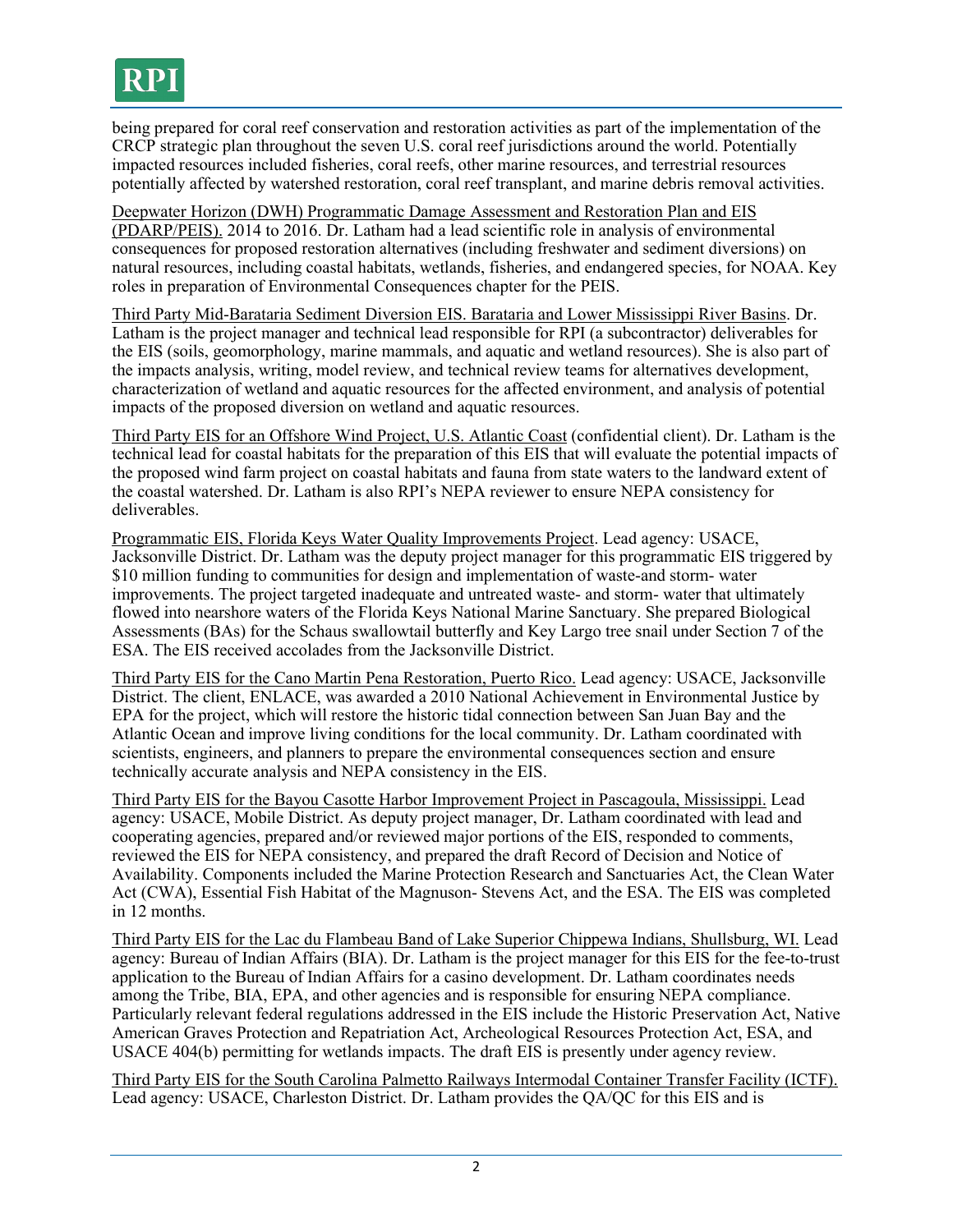

responsible for reviewing the EIS for NEPA consistency as well as technical accuracy. Palmetto Railways is the applicant for a permit for the proposed construction and operation of an ICTF at the former Charleston Navy Complex to handle and process current and projected increases in intermodal container traffic at the Port of Charleston. The Description of the Proposed Action and Alternatives has been submitted for review by the USACE.

Programmatic EIS for Essential Fish Habitat (EFH) for the Gulf of Mexico Fishery Management Council. Dr. Latham was the lead scientist responsible for the impacts analysis and environmental consequences section of the PEIS for the Council's Generic Amendment for Essential Fish Habitat in the Gulf of Mexico. NMFS and regional Fish Management Councils prepared new EISs for the EFH to: assess a range of potential alternatives to designate EFH; identify habitat areas of particular concern (HAP); and prevent, mitigate, or minimize the adverse effects of fishing on EFH to the extent practicable, using the best available scientific information.

Essential Fish Habitat (EFH) evaluation under FEMA's National Flood Insurance Program (NFIP) in Florida. Lead agency: NMFS. Dr. Latham provided the EFH technical expertise under a Hazard Mitigation Technical Assistance Program contract with FEMA. She participated in coordination with FEMA, USFWS, and NMFS to define potential impacts of the NFIP on EFH, including discretionary actions such as Community Rating System (CRS) and Letters and Conditional Letters of Map Revision with respect to potential adverse impacts to EFH.

NEPA Compliance Document, Florida Bay Seagrass Habitat Restoration Management Plan (Plan), Homestead, FL. Lead agency: National Park Service (NPS). Dr. Latham provided QA/QC and technical support and agency coordination in support of the Plan to ensure its compliance with NEPA prior to submittal. The Plan was prepared and submitted for compliance and consistency with all applicable laws and policies including, but not limited to: National Historic Preservation Act, Native American Graves Protection and Repatriation Act, Archaeological Resources Protection Act, ESA, and Wilderness Act.

EIS and design and permitting for the Ocklawaha River Restoration project for the Florida Department of Environmental Protection (FDEP). Lead agency: USACE, Jacksonville District. Dr. Latham was the lead on the EIS and addressed Section 10 of the Rivers and Harbors Act, Section 404 of the CWA, and Section 7 of the ESA. She also provided support for the design and permitting of the Ocklawaha River Restoration that targeted 1,900 acres of forested floodplain on U.S. Forest lands. Regulatory issues have delayed project implementation.

Environmental Information Document (EID) for the South Tampa Area Reuse (STAR) project. Lead agency: City of Tampa, FL. Dr. Latham prepared and submitted the EID, which was subject to NEPA due to federal matching funds for the design and construction of the treatment and distribution facilities for the project. The EID addressed potential impacts of a 10 mgd capacity pumping station, over 100 miles of transmission main, directional drill transmission main pipelines under the Seddon Channel, and distribution lines do deliver reclaimed water to Tampa irrigation customers.

#### **Restoration experience including coastal restoration, remediation, and assessment projects due to impacts ranging from oil spills and storm damage to agriculture and groundwater withdrawals.**

Final Phase II Restoration Plan and Environmental Assessment #3.3, Large-Scale Marsh Creation: Upper Barataria Component (Final RP/EA #3.3). Coastal LA. Dr. Latham was the co-with lead technical roles for this RP/EA, including alternatives analysis, existing conditions, environmental consequences, the Monitoring and Adaptive Management (MAM) Plan, responses to public comments, coordination with USFWS and NMFS for protected species, and materials preparation for public meetings.

Programmatic Restoration Plan (RP) and Environmental Assessment (EA) Florida Trustees Implementation Group (Florida TIG). 2017-2018. Dr. Latham was the senior scientist responsible for NEPA, scientific, and GIS support to development and preparation of the RP/EA, which evaluated restoration projects for federally managed lands, nutrient reduction, water quality, and recreational opportunities along Florida's Gulf. Participated in coordination calls, attended and participated in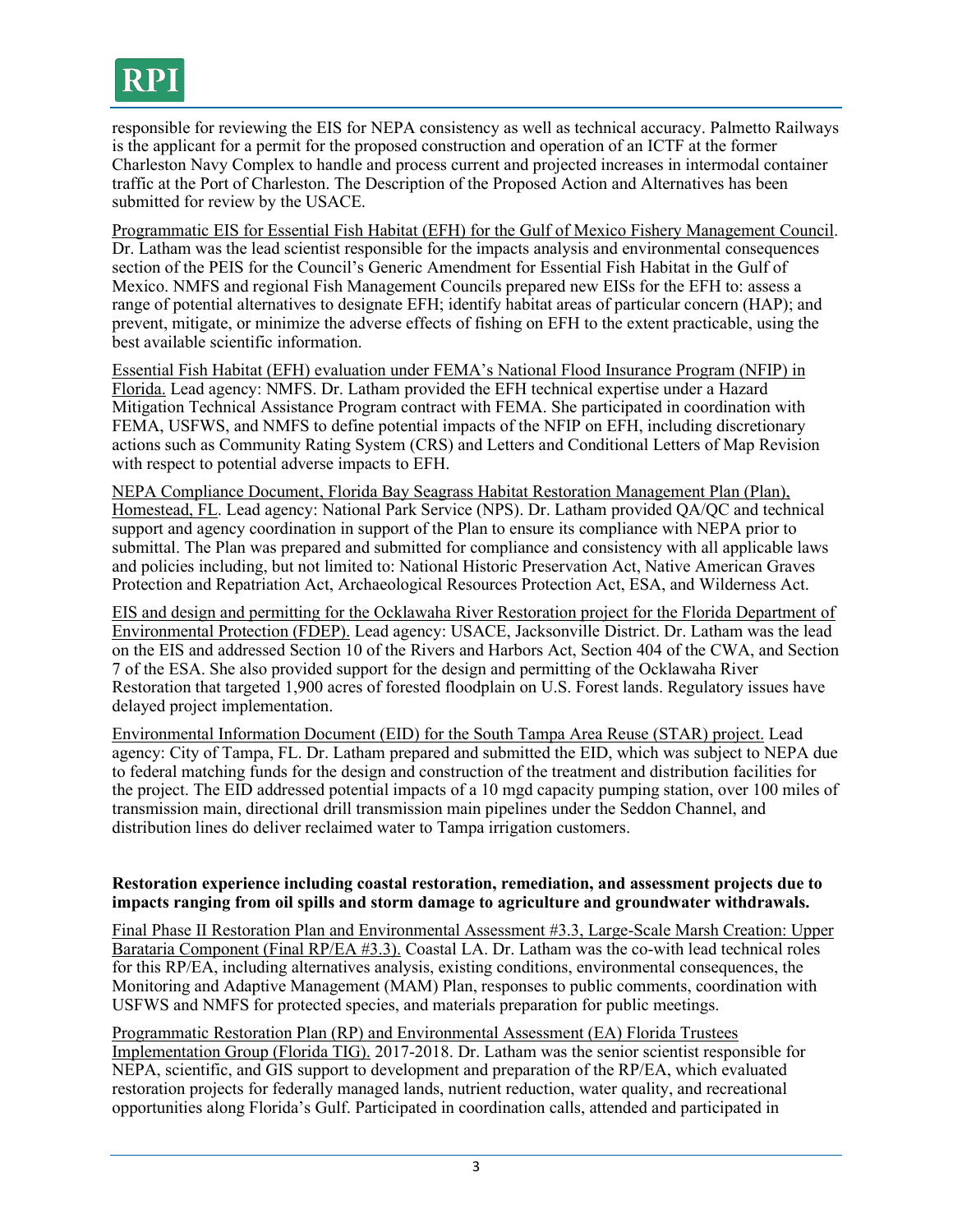

stakeholder meetings, prepared water quality project evaluations, and reviewed other projects as needed. Also prepared Biological Evaluations (BEs) for projects via the USFWS/NMFS streamlined BE Form to initiate informal Section 7 consultations under the ESA.

Restore Act Best Available Science (BAS) Reviews, OGCR, U.S. Dept. of Treasury. Gulf-wide. Dr. Latham is a third-party reviewer for proposed natura resource restoration and protection projects requiring RESTORE Act funding. RPI is the program manager for BAS and other regulatory and technical reviews being conducted for OGCR. Reviews to date include large-scale marsh restoration projects, salinity intrusion control, shellfish stock enhancement, marine debris removal, water quality improvements, invasive species management, coastal stream restoration, and artificial reef construction.

Oil Spill Effects Literature Synthesis and Compendium of Oil Spill Impacts – BOEM, Washington DC. Dr. Latham was the primary author for the analysis of potential effects of oil and gas activities on marshes and mangroves for the entire U.S. coast. Smaller spill literature is limited so that impacts from larger spills are often scaled to smaller spills. This data gap was addressed by compiling and synthesizing information relevant to the impacts of these smaller spills (500 to <20,000 bbl) on physical, biological, and economic resources in the U.S. A second synthesis addressed impacts associated with OCS and state marine water spills and remediation efforts for oil spills >20,000 barrels. This compendium supports regulatory compliance for proposed actions in BOEM's 5-year EIS analysis and addresses available longterm and cumulative impacts data.

Efficient NEPA Reviews for Outer Continental Shelf Offshore Wind Development (OSWD) Facilities – BOEM, Washington DC, 2017. Dr. Latham was the primary author for this white paper, which provided an analysis of potential effects of OSWD on coastal habitats, including development of a user-friendly tool designed for ranking impacts and streamlining the evaluation process. The document identifies potential common effects (including significant effects) of OSWD based on NEPA documents and scientific literature. RPI was a subcontractor to ICF.

Florida State Expenditure Plan (SEP). Gulf-wide. Dr. Latham is the senior scientist on the team (the Gulf Consortium under the Spill Impact Component of the RESTORE Act) providing coastal habitat restoration expertise and support to counties as they select and develop restoration projects. Dr. Latham participates in the stakeholder process, plan preparation, concept design, and permitting and construction feasibility evaluation for projects and the review and compilation of relevant best available science. As a subcontractor to ESA, her work has included all 23 Florida Gulf coast counties.

Post-storm evaluation and restoration plan for Prime Hook National Wildlife Refuge, Delaware. Dr. Latham is the project manager and senior scientist on the restoration team and works with coastal engineers to develop restoration alternatives to convert former freshwater impoundments to (historic) salt marsh habitats. Dune breaches will be filled and tidal channels opened to restore historic hydrologic connections and salinities throughout the Refuge. The marsh restoration is a part of the larger coastal restoration effort being developed with the USFWS following Hurricane Sandy. A draft conceptual design has been submitted to the USFWS. View the project at http://www.fws.gov/northeast/primehook/marshrestoration.html

Sawgrass Lake Restoration Project, Pinellas County, FL. (completed in 2015). Dr. Latham was the project manager for the project design and permitting, which included removal of contaminated materials (due to adjacent gun range activities) from the 39-acre remediation area, treatment/disposal of material, and construction of a 21-acre treatment wetland to reduce pollutant loads to Tampa Bay. Over 104,000 cy of lake bottom sediments were removed. The project is the  $2<sup>nd</sup>$  in Florida to use a polymer process that inactivates the dredged materials so it can remain on site, thereby reducing off-site disposal costs.

Ecological Monitoring and Assessment Services to Tampa Bay Water, FL. Dr. Latham is a key team member (as a subconsultant) for the ongoing Morris Bridge Wellfield monitoring and assessment and provides statistical and technical support for annual reporting requirements. She is part of the regional ecological knowledge and statistical expertise teams and provides quality and accuracy reviews of data, data analysis, and assessments for ecosite condition and semiannual and annual reports.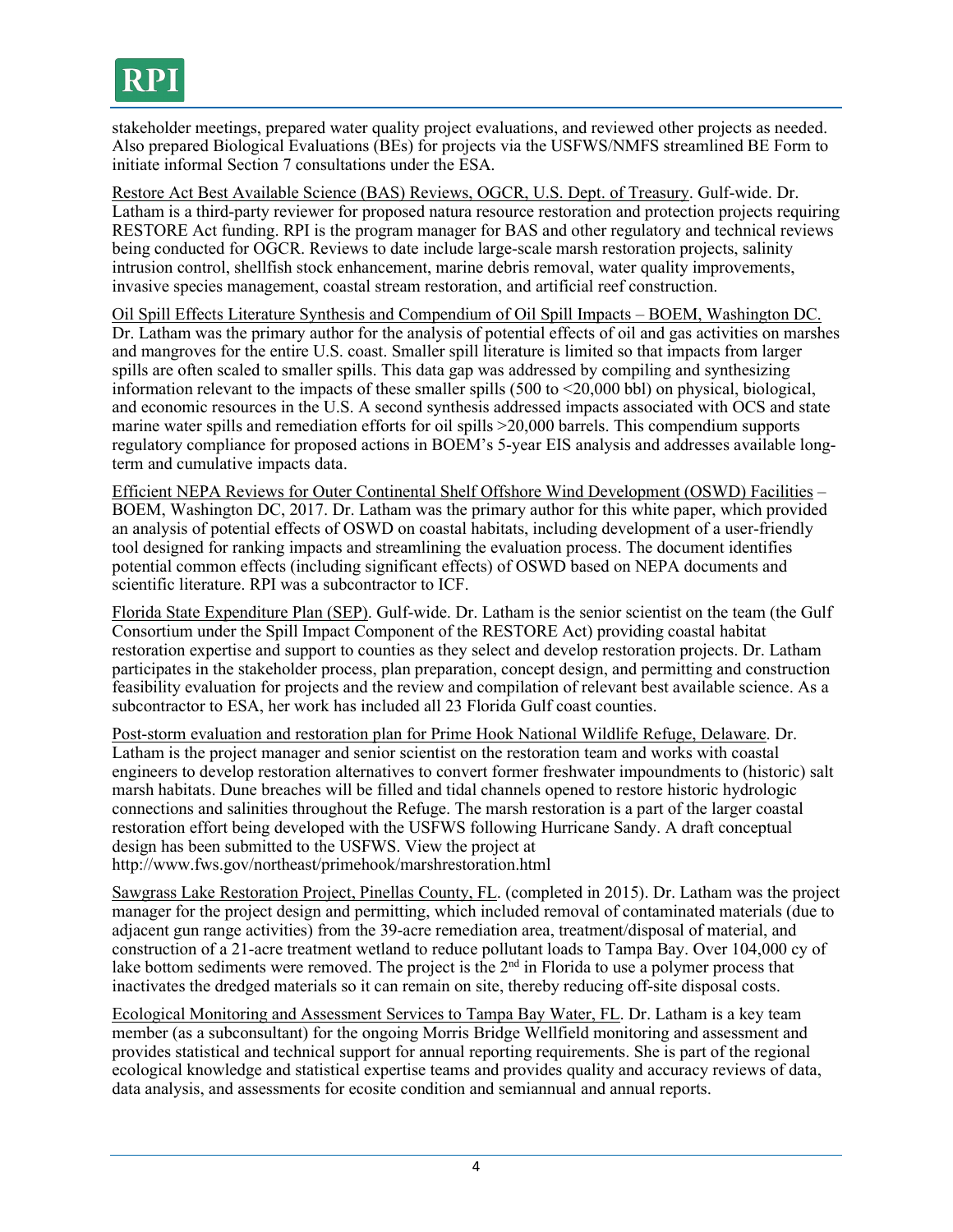Environmental Monitoring Plans (EMPs) in support of Water Use Permits (WUPs) and wetland recovery for Polk County Utilities and the City of Englewood, FL. As lead scientist, Dr. Latham developed and implemented vegetation and soils sampling, water level monitoring, analysis, and reporting for EMP submittals to the SWFWMD per WUP compliance. The EMP documents differences in wetland water levels and examines the influences of rainfall and withdrawals among 13 wellfield and 7 reference wetlands. Wetlands are exhibiting signs of recovery due to reduced pumping and increased rainfall.

Design of Advanced Mitigation Area Plan, Brighton Seminole Indian Reservation, Seminole Tribe of Florida, Glades County, FL. Dr. Latham was the principal ecologist for this project to restore, create, and preserve 881 acres of wetland and upland habitat, resulting in approximately 200 mitigation credits to offset previous and future development impacts and acquire permits from USACE and SFWMD. Dr. Latham conducted initial field evaluations, researched historic (pre-development) conditions, and developed hydrological parameters for restoration of wetlands and creation of deepwater refugia for crayfish and other prey for wading birds.

Critical Coastal Habitat Assessment (CCHA) for the Tampa Bay Estuary Program, FL. Dr. Latham is the project manager and lead scientist for the CCHA, a project to develop and implement a long-term coastal habitat monitoring program in Tampa Bay, Florida's largest open-water estuary and a designated "estuary of national significance." Shifts in mangrove and marsh vegetation distributions that have been attributed to rises in sea level will be monitored in individual plots and belt transects and "linked" to aerial photographs for long term monitoring.

Comprehensive Everglades Restoration Program (CERP) for the USACE, Jacksonville District. Dr. Latham provided scientific support through the Everglades Protection Joint Venture (EPJV) within the USACE office in Jacksonville in support of restoration efforts. She drafted performance measures for the recovery of Everglades and slough crayfish as part of efforts to restore white ibis population.

Upper Floridan Aquifer Regional Recharge Concepts, Suwannee River Water Management District (SRWMD), FL. Dr. Latham was the lead scientist responsible for identification and feasibility analysis of projects with respect to water quality and MFLs regulations. The purpose of this project was to identify and evaluate water resource development projects to restore the potentiometric surface of the Upper Floridan aquifer in the SRWMD and identify potential sources of water for groundwater recharge.

### **Minimum Flows and Levels (MFL) to Florida's water management Districts, pursuant to the Florida Water Resources Act (1972).**

Waccasassa River Ecological Data Collection and Analysis (MFL Support): Collection, Analysis, and Reporting for the Estuarine and Freshwater Reaches of the Tidal Portions of the Waccasassa River. Dr. Latham was project manager and lead scientist for this project that included ecological data collection and analysis necessary to quantitatively characterize plant and benthic invertebrate communities along the Waccasassa River, as described in the Suwannee River Water Management District's Conceptual Plan. This study was the first quantitative analysis of vegetation and associated environmental parameters along the tidal Waccasassa River and suggests that coastal hydric hammock is especially vulnerable to storms, sea level rise, and freshwater flow changes.

Analysis of Floodplain Vegetation, Soils, and Hydrologic Indicators in Support of MFL Development for the Upper Santa Fe River. Dr. Latham was project manager and lead scientist for the ecological data collection along the upper Santa Fe River, to support the District's MFL evaluations. Contributions of environmental parameters (e.g., salinity, elevation) in predicting vegetation classes were then quantified. Upstream vegetation classes had greater variation in elevations and soils, and surface water runoff was the primary source of wetland flooding was directly from the river, resulting in greater sensitivity to changes in flows when compared with the upstream transects. Dr. Latham's previous MFL support to the District included the lower Suwannee, upper Santa Fe, and Ichetucknee rivers.

Conceptual Plan for Habitat and Faunal Inventories and Analysis in Support of MFLs for Suwannee River Water Management District Coastal Rivers. Dr. Latham with the primary author of this plan, which was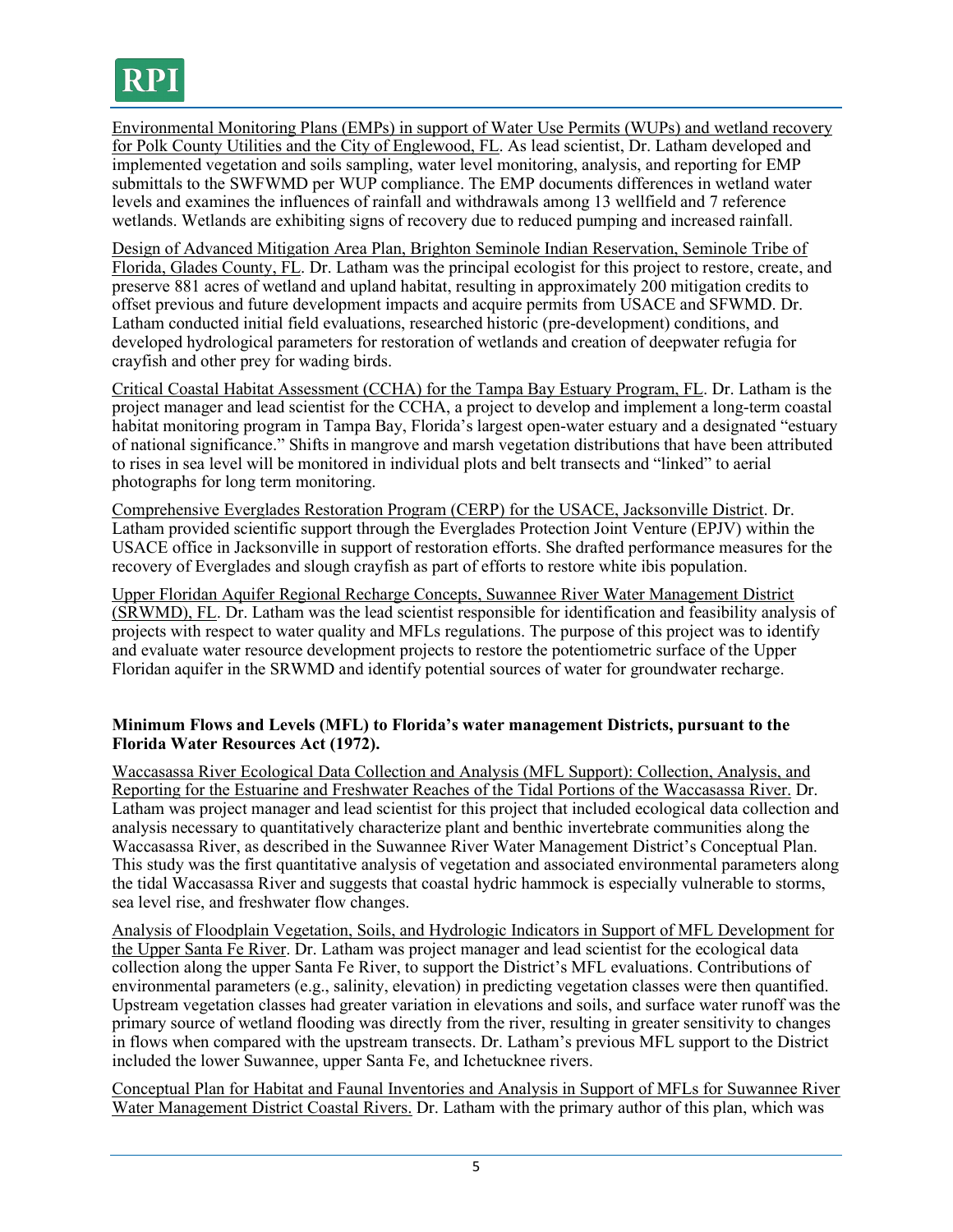

prepared to identify ecological data needs and develop a study design for data collection and analysis to supplement earlier data collection and analysis efforts focusing on the Aucilla, Econfina, Steinhatchee, and Waccasassa coastal rivers and further support this District's MFL program. The plan outlined additional sampling and data collection needed based on earlier studies completed for these same rivers, as well as schedules for implementation, cost estimates, and deliverables.

MFLs support to the Northwest Florida Water Management District for the St. Marks River Rise, Wakulla, and Sally Ward springs. Dr. Latham was the project manager and lead scientist for the District's first MFLs and developed a Work Plan that presents a sampling design to fill critical data gaps and monitoring plans for data collection in instream and floodplain habitats; analysis of rainfall, surface and ground water flows, elevations, soils, habitats; public involvement; peer review; schedules; and costs. She was also the project manager and lead scientist for implementation of ecological data collection, analysis, and reporting for these rivers, providing the first quantification of differences vegetation, soils, and elevations along and between these two rivers. She subsequently led the ecological data sampling for the riparian and aquatic habitat to support mfl development for Jackson Blue Spring System for the District.

MFLs support to the Southwest Florida Water Management District (SWFWMD). Dr. Latham developed the sampling design for the upper Peace River MFL in 1999 that is still used by the District. She completed field sampling, statistical analyses (using SAS), and reporting to support establishment of MFLs for the Rainbow, Homosassa, Little Manatee, Anclote, Braden, Myakka, Peace, and Alafia rivers, and Gum Springs in for the Southwest District.

Apalachicola-Chattahoochee-Flint River (ACF) instream flows assessment for the ACF Stakeholders group. The goal of the group is to reach consensus among its 56-member governing board for recommendations to the USACE and states of Alabama, Georgia, and Florida regarding water management in the basin. Dr. Latham is the lead scientist, and with other scientists, developed environmental flow criteria for the Apalachicola River based on acres of connected aquatic and floodplain habitat as a function of flow, and flows necessary to sustain protected mussel species. Results are intended to provide input/ constraints on a water management model being used by the ACFS. The final report was submitted to the ACFS in 2012.

#### **Experience with surveys and state and federal consultation for numerous species, including Schaus swallowtail butterfly, flatwoods salamander, sea turtles, gopher tortoise, plovers, beach mice, and bent golden aster.**

Programmatic Endangered Species Biological Assessment (BA) for the DWH PDARP / PEIS. Gulf-wide. Dr. Latham was the lead scientist for the preparation of this "Framework" BA evaluating and reporting potential impacts to 114 listed species and 39 critical habitats as a result of implementing restoration actions for the programmatic BA/BO, prepared to support the PDARP/PEIS.

Federal Consultations for NOAA Debris Removal in Response to Hurricanes Florence, Michael, and Typhoon Yutu. As lead scientist, Dr. Latham coordinated federal consultations for the removal of vessels and marine debris from coastal areas in Florida, North Carolina, and the Commonwealth of the Northern Mariana Islands (CNMI) in the South Pacific. She coordinated with agencies, grant recipients, and contractors; and prepared correspondence letters, impacts analyses, Biological Assessments, Best Management Practices checklists, and other documentation and analysis, as needed, for Consultations with the USFWS, NMFS, NHPO/SHPO, and THPO for impacts to ESA listed species, Essential Fish Habitat under the MSA, marine mammals, and historic and cultural resources.

Multiple Species Habitat Conservation Plan (MSHCP) and Environmental Assessment for the Choctawhatchee beach mouse, Walton County, FL. The St. Joe Company applied for an incidental take permit (ITP) under Section 10 of the ESA for impacts to 7.6 acres of federally designated Critical Habitat for the beach mouse. Dr. Latham was responsible for the preparation of the HCP, which also addressed